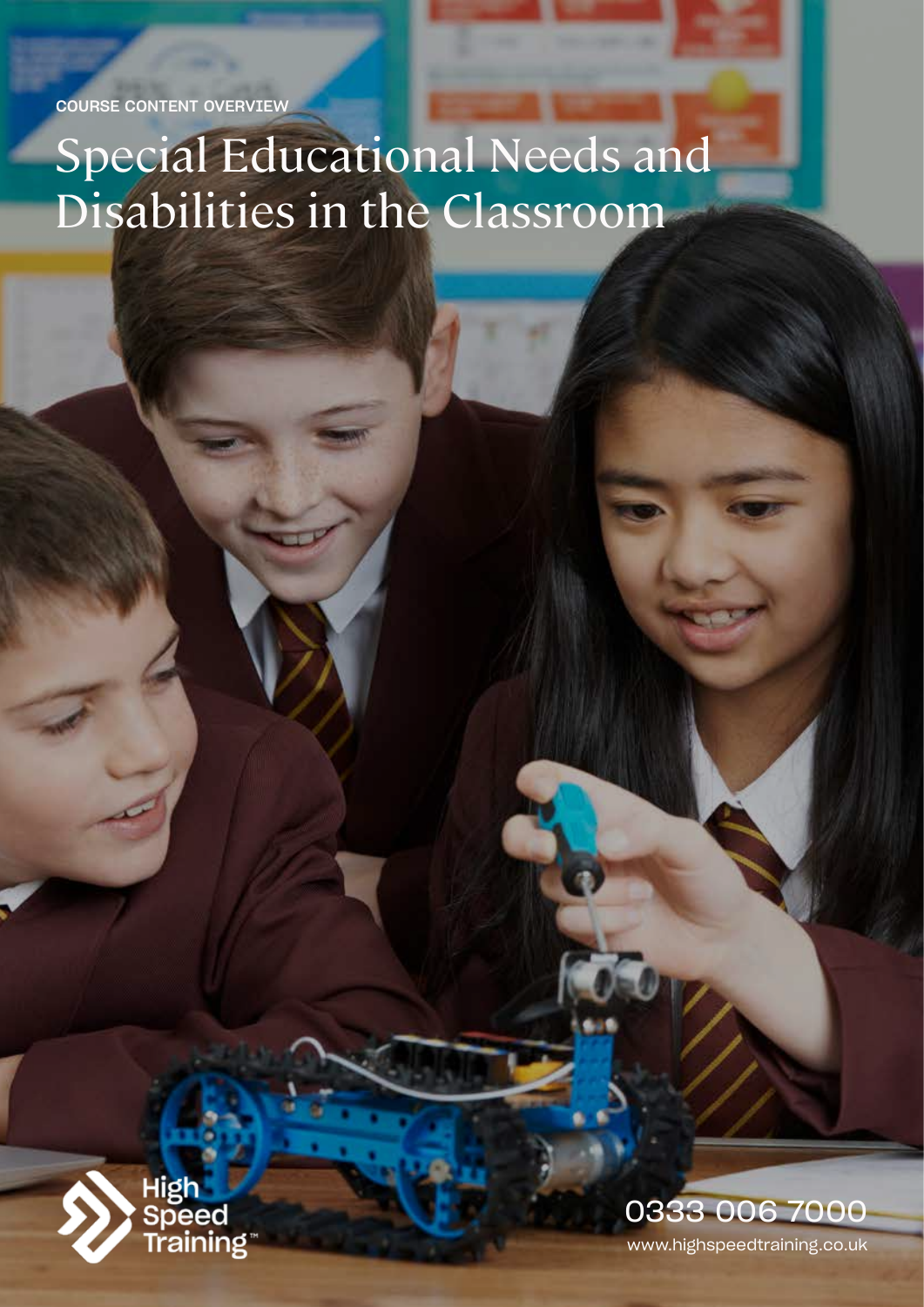This Special Educational Needs and Disabilities (SEND) in the Classroom course will help learners to support children with a range of SEND needs. Created in partnership with SEND specialist, Anita Devi, this course has been designed for people who work with or look after children and young people, such as teachers, teaching assistants, SENCos, assistant SENCos, senior leaders, childminders, school support staff, and governors. It will be particularly useful for colleagues wishing to extend their current knowledge of SEND, as well as those looking for a refresher.

The percentage of pupils with SEN support has been increasing in recent years, with 12.2% of children in England accessing SEN provision in 2021. The percentage of pupils with an Education, Health, and Care (EHC) plan also increased to 3.7%, up from 2.8% in 2017. In light of this growing need, it is vital that education professionals understand how to support children with SEND to achieve their potential, as early intervention and effective provision can truly change lives.

This course will help you to understand the legislative framework related to SEND, recognise the importance of the Graduated Approach, identify the four areas of need, and support children who have, or are suspected to have, SEND.

# **Module One: Introduction to SEND**

This introductory module provides learners with an overview of the legislative framework that forms the basis of SEND provision. Learners will assess the prevalence of SEND, and the impact that SEND can have on the lives of children and young people. Learners will then look closely at the Graduated Approach - the method used to identify and support needs - as well as the four broad areas of need.

- Understanding the legislation
- The impact of SEND
- Inclusion
- Identifying need
- Labelling and diagnosis
- The Graduated Approach
- The four broad areas of need

#### **Module Two: Roles and Responsibilities**

In this module, learners will be looking at the roles and responsibilities of different SEND professionals. They will be introduced to the specific roles and responsibilities of schools, colleges, and other further education settings (and the staff within them) in relation to SEND, as well as the responsibilities of the Local Authority, Ofsted, and SEND specialists.

- The Local Authority and the Local Offer
- **Specialists**
- Whole setting responsibilities
- Individual responsibilities (headteachers and the SLT, governors, SENCos, class and subject teachers, and teaching assistants)
- Ofsted expectations

#### **Module Three: The Graduated Approach**

In this module, learners will focus on the importance of the Graduated Approach in responding effectively to SEND needs. They will look in detail at the four stages of the cycle - Assess, Plan, Do, and Review, and consider how to maintain a personcentred approach throughout. Learners will also look closely at the Provision Framework and consider the differences and interplay between **Universal, Targeted, and Specialist Provision** - as well as what this provision might look like in a classroom context.

- The Graduated Approach Assess
- The Engagement Model
- The Graduated Approach Plan (including the Provision Framework)
- The Graduated Approach Do and Review
- Education, Health, and Care Plans and the Graduated Approach

# **Module Four: Universal Provision**

In this module, learners will focus on what effective Universal Provision looks like, as part of a school's Provision Framework. They will be reminded of a range of high-quality teaching strategies that they can adopt within their everyday practice in order to improve outcomes for all of their students.

- The learning environment
- High-quality teaching
- Teaching practice (including assistive technology, modelling, and active learning)
- Assessment (including questioning, low-stakes testing, and feedback)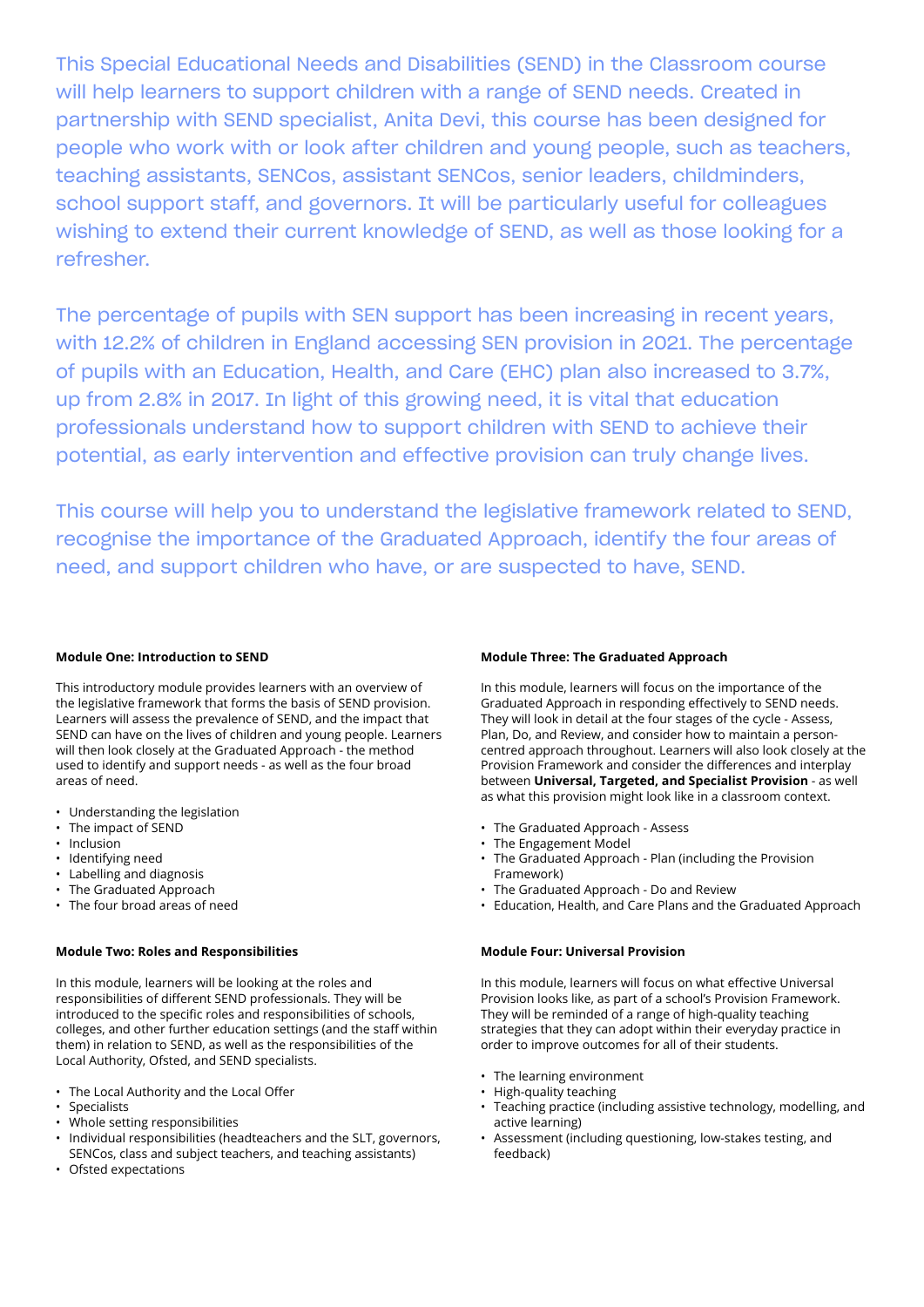# **Module Five: Speech, Language, and Communication Needs**

This is the first module where learners start to take an in-depth look at one of the four areas of need. Module Five covers speech, language, and communication needs (SLCN). As around 10% of children have this type of need, it's crucial that education professionals understand the types of SLCN children may experience, and assess the warning signs which may indicate a child has a SLCN.

- The impact of SLCN
- What are speech, language, and communication?
- Typical development: primary and secondary school
- Types of SLCN and warning signs
- Assess, Plan, Do, Review (including ideas for Universal, Targeted, and Specialist Provision)
- Case study

#### **Module Six: Cognition and Learning Needs**

In this module, learners will look closely at the key elements of cognition and learning needs, and the impact they may have on a child's life. Learners will also explore some common conditions associated with learning difficulties, and understand the signs which might suggest a child has a cognition and learning need.

- The impact of cognition and learning needs
- The prevalence of cognition and learning needs
- What are cognition and learning?
- The six elements of cognition
- Types of cognition and learning needs
- The Graduated Approach Assess
- The Graduated Approach Plan, Do, and Review

# **Module Seven: Social, Emotional, and Mental Health Needs**

This module introduces learners to social, emotional, and mental health (SEMH) needs, and how these can affect children now and in the future. It introduces a range of conditions which fall within this area of need, and the active and passive behaviours which may suggest a child is struggling, as well as strategies to support these children.

- What is social, emotional, and mental health?
- How can SEMH needs impact a child's learning?
- SEMH risk factors
- Passive and active behaviours
- An introduction to emotional, behavioural, and hyperkinetic disorders
- Assess and Plan (including adaptations to Universal Provision)
- Targeted Provision
- Accessing specialist support
- Talking about mental health

# **Module Eight: Sensory and Physical Needs**

In this module, learners will focus on sensory and physical difficulties, including sensory impairments, sensory processing difficulties, and difficulties with motor coordination. They will assess to what extent difficulties in this area of need can impact behaviour, education, and life skills. Learners will also gain the knowledge needed to help them manage situations where a child may feel overstimulated or understimulated.

- The prevalence of sensory and physical needs
- The impact on learning
- The seven sensory systems
- Hearing impairments, visual impairments, and multi-sensory impairments
- Sensory processing difficulties
- Motor coordination difficulties
- Assessing children's sensory and physical needs
- Planning support

# **Module Nine: Consolidation and Resources**

In this final module, learners will have the opportunity to apply their knowledge of SEND in the classroom to a school-based case study. They will also have the chance to download a range of resources - including a course summary PDF to keep for further reference - as well as discover links to recommended further reading.

- Applying the Graduated Approach
- Course downloads
- Further reading
- Hub articles
- Course summary